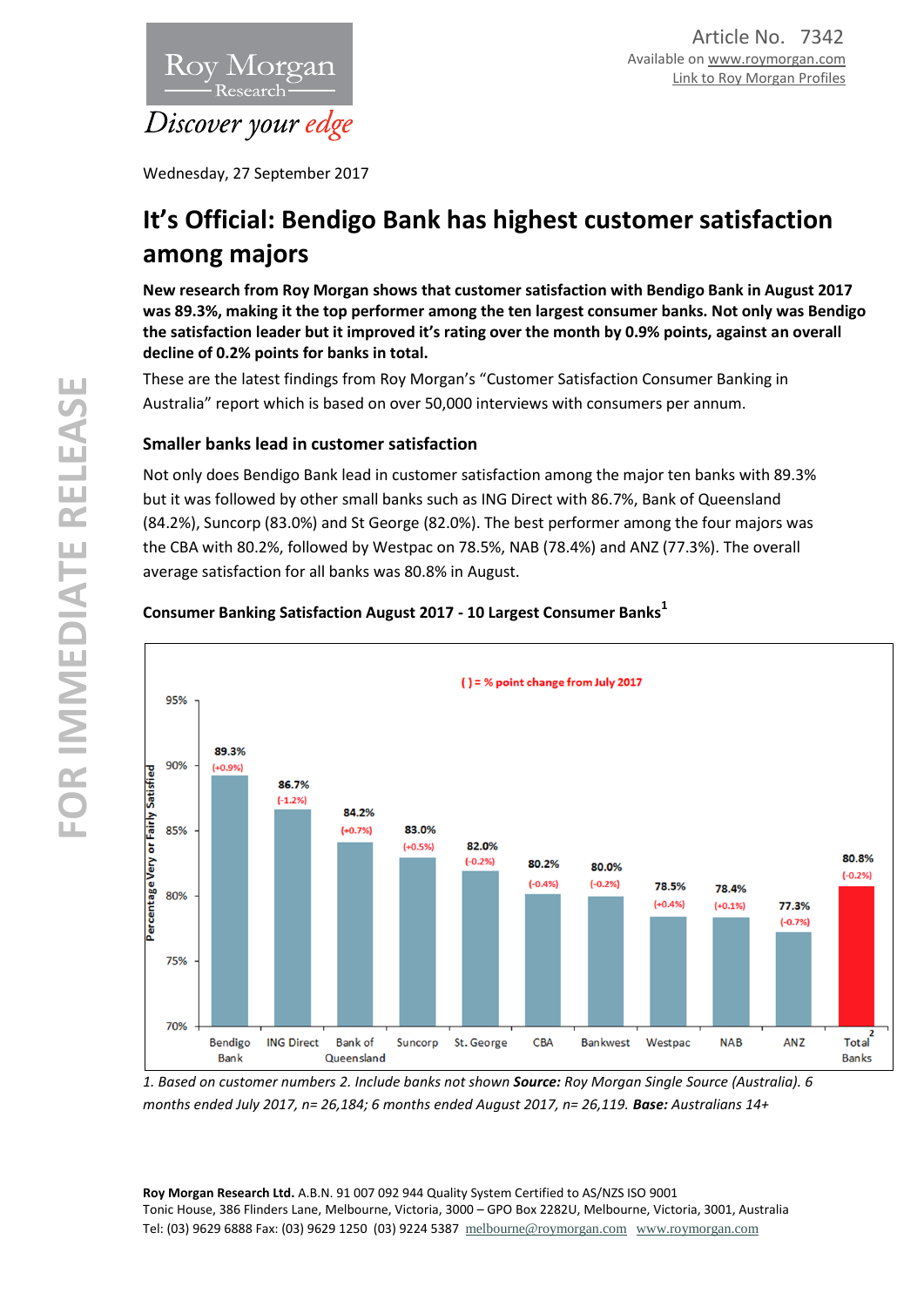Over the last month the major banks to show improved satisfaction were Bendigo Bank (up 0.9% points), Bank of Queensland (up 0.7% points), Suncorp (up 0.5% points), Westpac (up 0.4% points) and NAB (up 0.1% point). The biggest drop in satisfaction was by ING Direct (down 1.2% points) but they remained in clear second place overall.

## **Low satisfaction among mortgage customers of the big four banks reduce their overall satisfaction**

The mortgage customers of each of the big four banks continue to be a drag on their overall satisfaction, despite historically low home-loan rates. Over the last month, satisfaction among the big four's home-loan customers has fallen marginally further behind their other customers with a decline of 0.4% points to 75.7%, compared to a drop of only 0.1% points for non home-loan customers (to 79.8%).

# **Satisfaction of Mortgage and Non-Mortgage Customers August 2017 - 10 Largest Consumer Banks<sup>1</sup>**



*1. Based on customer numbers Source: Roy Morgan Single Source (Australia). 6 months ended July 2017, n= 26,184; 6 months ended August 2017, n= 26,119. Base: Australians 14+*

Bendigo Bank has the highest home-loan customer satisfaction (of the top 10) with 96.3%, followed by Bank of Queensland with 93.6%. These two remain well ahead of their major competitors, with the next best being ING Direct (86.8%). The CBA has the highest home-loan customer satisfaction of the big four with 77.4% (down 0.7% points over the last month), followed by NAB on 75.4% (up 1.6% points).

## **Norman Morris, Industry Communications Director, Roy Morgan Research says:**

*"This research shows that it is important to not only measure overall satisfaction but to look at it by key customer segments. In this release we have focused on mortgage customers across the major banks because of their impact on overall satisfaction and potential business outcomes. The significance of looking at mortgage customers is due to the fact* 

**Roy Morgan Research Ltd.** A.B.N. 91 007 092 944 Quality System Certified to AS/NZS ISO 9001 Tonic House, 386 Flinders Lane, Melbourne, Victoria, 3000 – GPO Box 2282U, Melbourne, Victoria, 3001, Australia **7**Tel: (03) 9629 6888 Fax: (03) 9629 1250 (03) 9224 5387 [melbourne@roymorgan.com](mailto:melbourne@roymorgan.com) [www.roymorgan.com](http://www.roymorgan.com/)